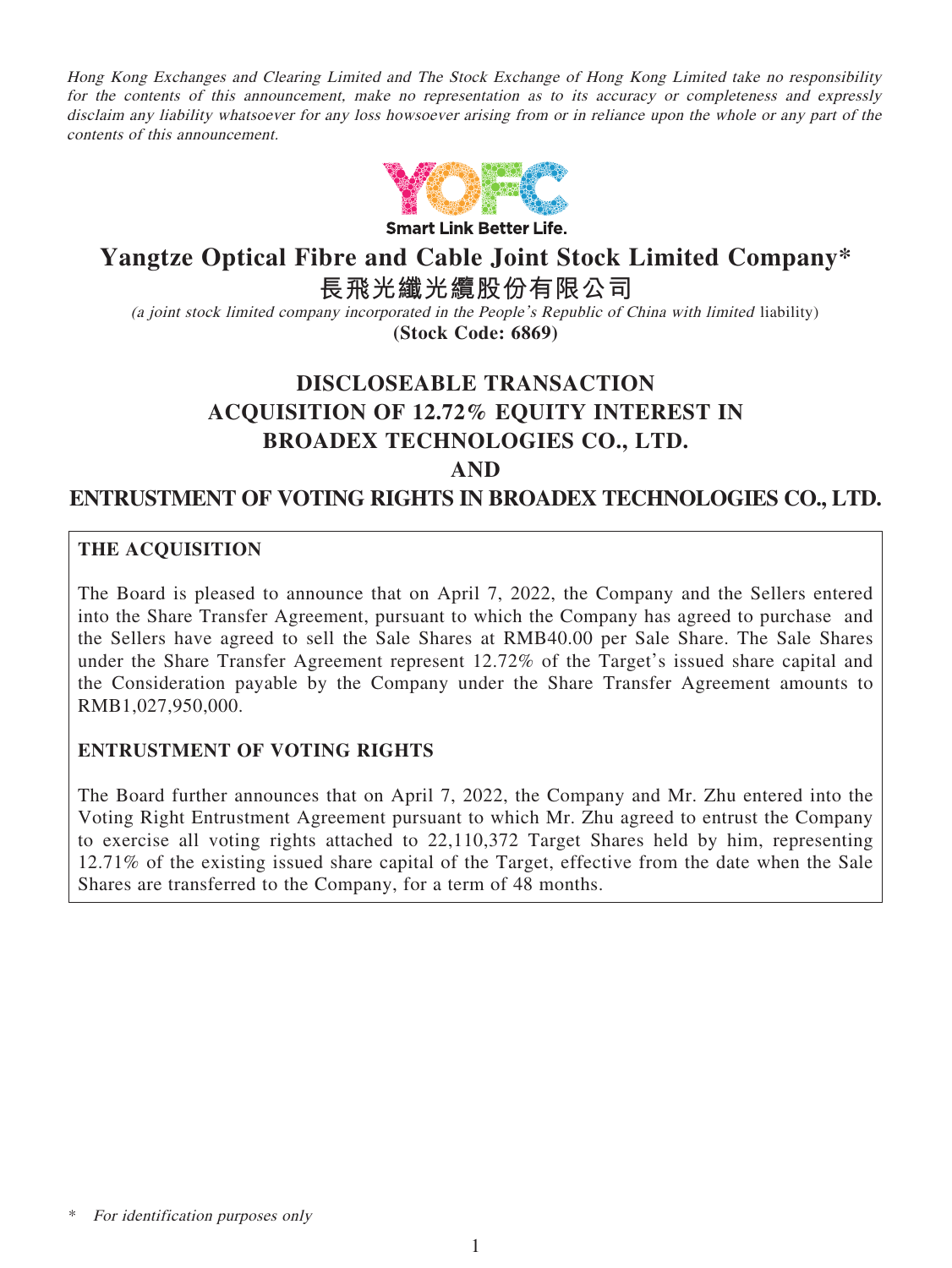The Target is a company listed on the Shenzhen Stock Exchange (stock code: 300548) and is as at the date of this announcement held as to  $16.95\%$ ,  $6.45\%$ ,  $1.86\%$ ,  $1.32\%$  and  $5.27\%$  by Mr. Zhu, Mr. Ding, Ms. Wang, Ms. Jiang and TDG, respectively, while the remaining 68.15% is held by public shareholders. Upon completion of the Acquisition, the Company will (i) hold an aggregate of 12.72% of the equity interest of the Target, and together with the entrustment of 12.71% of the voting rights of the Target under the Voting Right Entrustment Agreement, the Company will control 25.43% of the voting rights of the Target (being the shareholder with control over the largest voting rights of the Target); and (ii) control the composition of a majority of the board of directors of the Target.

Accordingly, the Target will become a non wholly-owned subsidiary of the Company and the financial results of the Target will be consolidated into the Company's consolidated financial statements upon completion of the Acquisition.

# **LISTING RULES IMPLICATIONS**

As all the relevant percentage ratios under the Listing Rules in respect of the Acquisition exceed 5% but are less than 25%, the Acquisition constitutes a discloseable transaction for the Company under Chapter 14 of the Listing Rules and is therefore subject to the reporting and announcement requirements of the Listing Rules.

The Board is pleased to announce that on April 7, 2022, the Company and the Sellers entered into the Share Transfer Agreement, pursuant to which the Company has agreed to purchase and the Sellers have agreed to sell the Sale Shares at RMB40.00 per Sale Share. The Sale Shares under the Share Transfer Agreement represent 12.72% of the Target's issued share capital and the Consideration payable by the Company under the Share Transfer Agreement amounts to RMB1,027,950,000.

# **PRINCIPAL TERMS OF THE SHARE TRANSFER AGREEMENT**

The principal terms of the Share Transfer Agreement are summarized below.

## **Date**

April 7, 2022

## **Parties**

- (1) The Company, as the transferee; and
- (2) The Sellers, as the transferors.

To the best knowledge, information and belief of the Directors having made all reasonable enquiries, each Seller and/or its ultimate beneficial owner is a third party independent of the Company and its connected persons.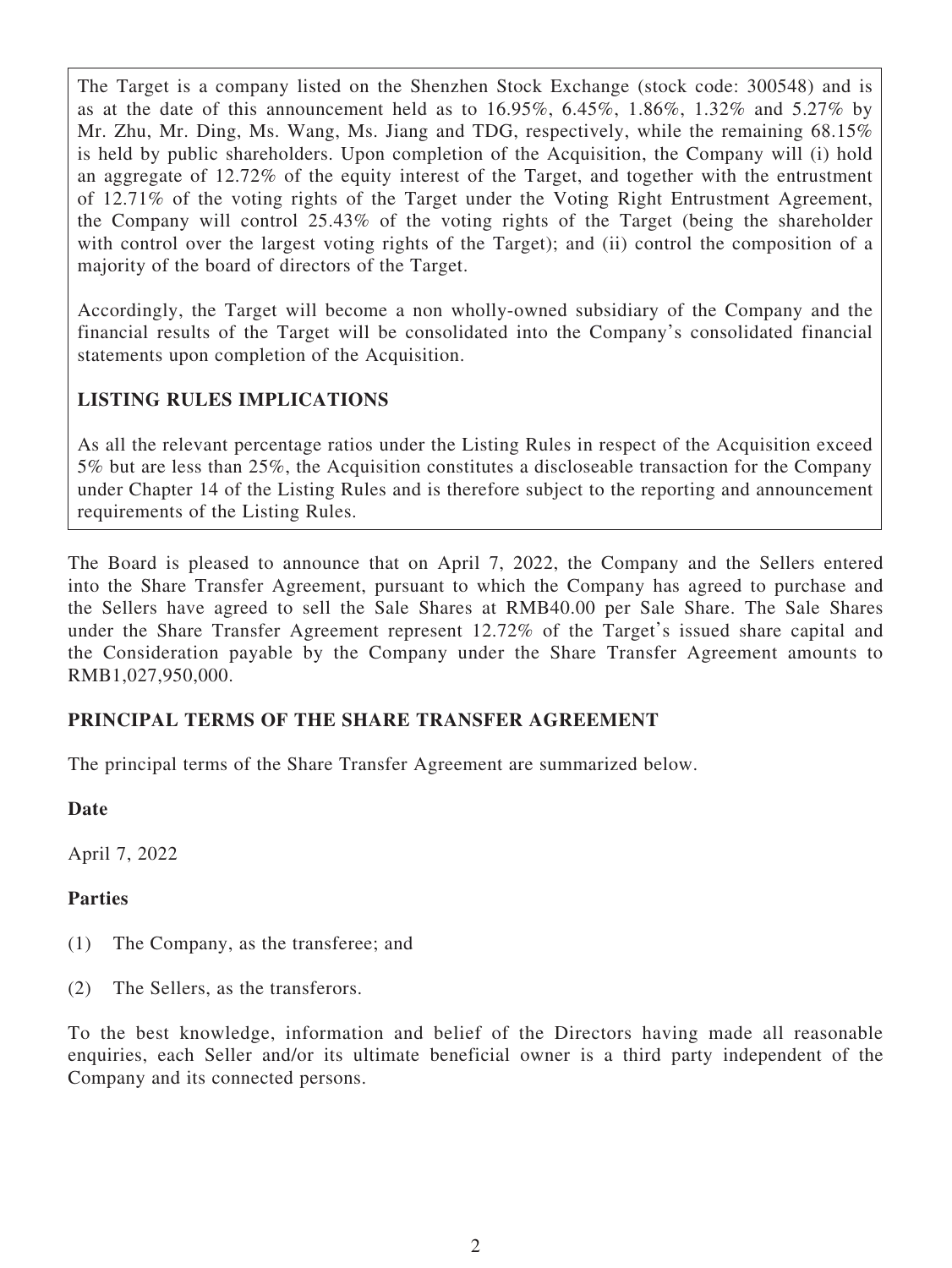#### **Assets to be acquired**

Pursuant to the Share Transfer Agreement, the Company conditionally agreed to purchase and the Sellers conditionally agreed to sell the Sale Shares (representing 12.72% of the Target's issued share capital) as detailed below:

| <b>Seller</b> | Number of<br><b>Sale Shares</b><br>to be<br>transferred | Percentage<br>of equity<br>interest<br>in the Target<br>$(\%)$ |
|---------------|---------------------------------------------------------|----------------------------------------------------------------|
| Mr. Zhu       | 7,370,124                                               | 4.24                                                           |
| Mr. Ding      | 2,805,562                                               | 1.61                                                           |
| Ms. Wang      | 1,818,956                                               | 1.05                                                           |
| Ms. Jiang     | 954,978                                                 | 0.55                                                           |
| <b>TDG</b>    | 9,170,380                                               | 5.27                                                           |
| <b>Total:</b> | 22,120,000                                              | 12.72                                                          |

Out of the Sale Shares, 1,008,956 and 954,978 Target Shares held by Ms. Wang and Ms. Jiang (collectively, the "**Lock-up Target Shares**"), respectively are subject to lock-up restrictions. The restrictions on the Lock-up Target Shares may be waived by the shareholders of the Target at a general meeting and after which, the Lock-up Target Shares may be freely transferred by Ms. Wang and Ms. Jiang.

The Sellers have agreed that within 45 days after the date of the Share Transfer Agreement (or other reasonable period extended upon written consent of the Company), the Sellers shall promptly cause to convene a shareholders' meeting of the Target in accordance with the relevant provisions of its articles of association and put forward a resolution for the waiver of the relevant lock-up restrictions on the Lock-up Target Shares for approval at the shareholders' meeting of the Target.

In the event that the waiver of the restrictions on the Lock-up Target Shares is not approved by the shareholders of the Target, the number of Sale Shares to be transferred from Ms. Wang and Ms. Jiang at completion shall be reduced by the number of the respective Lock-up Target Shares and the consideration of the Sale Shares shall be adjusted accordingly. Details of the adjustment are set out in the paragraph headed "Consideration" below. The Sellers shall seek approval at the shareholders' meeting of the Target in the next year for the waiver of the restrictions on the Lockup Target Shares and the Lock-up Target Shares shall be transferred by Ms. Wang and Ms. Jiang to the Company upon the obtaining of the shareholders' approval at the consideration calculated on the same basis as the Sale Shares (i.e. RMB40 per Target Share).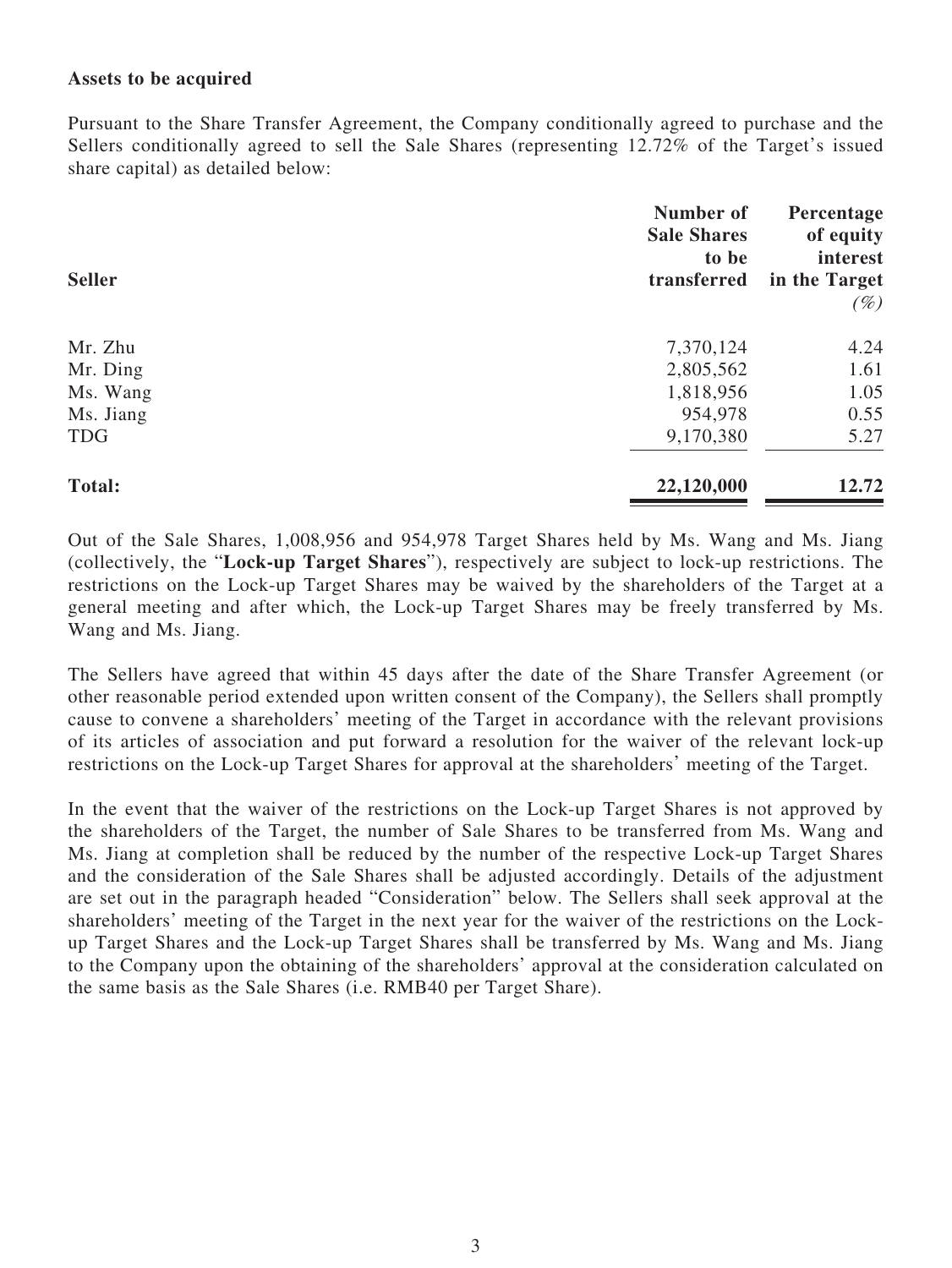# **Consideration**

The Consideration payable by the Company for the Acquisition amounts to RMB1,027,950,000. Of which RMB884,800,000 represents the consideration for the transfer of the Sale Shares, being RMB40 per Target Share, and RMB143,150,000 represents a performance bonus payable by the Company to Mr. Zhu in recognition of his contribution to the performance and development of the Target. The consideration for the transfer of Sale Shares shall be payable to each of the Sellers as follows:

| <b>Seller</b> | Number of<br><b>Sale Shares</b><br>to be | transferred Consideration<br>(RMB) |
|---------------|------------------------------------------|------------------------------------|
| Mr. Zhu       | 7,370,124                                | 294,804,960                        |
| Mr. Ding      | 2,805,562                                | 112,222,480                        |
| Ms. Wang      | 1,818,956                                | 72,758,240                         |
| Ms. Jiang     | 954,978                                  | 38,199,120                         |
| <b>TDG</b>    | 9,170,380                                | 366,815,200                        |
| <b>Total:</b> | 22,120,000                               | 884,800,000                        |

The consideration for the Sale Shares shall be settled in the following manner:

(i) an amount of RMB20,000,000 ("**Prepayment**") shall be paid by the Company to a specific domestic RMB bank account designated by Mr. Zhu within 5 business days after the date of the Share Transfer Agreement.

The Prepayment shall be applied as partial settlement of the portion of Initial Instalment (as defined below) to be paid to Mr. Zhu. In the event that completion of the Acquisition does not take place or the Share Transfer Agreement is terminated, the Prepayment and the bank interests effectively accrued shall be refunded to the Company within 5 business days after notification is issued by the Company;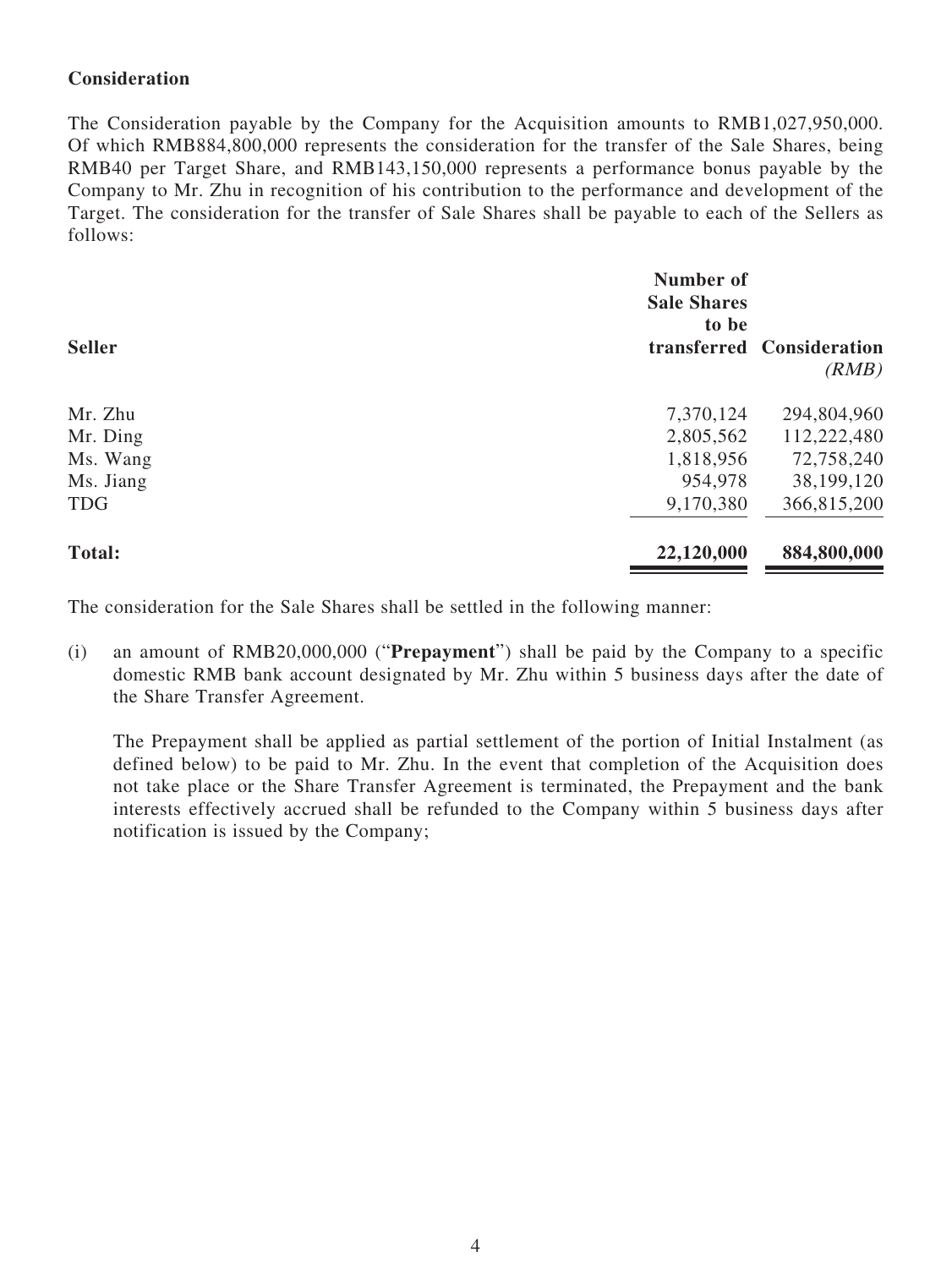(ii) an amount of RMB619,360,000, being 70% of the total consideration for the Sale Shares shall be paid by the Company to the Sellers to the specific domestic RMB bank account designated by the respective Seller within 5 business days after Mr. Zhu's issuance of a confirmation of satisfaction or waiver of closing conditions (the "**Initial Instalment**"). Details of the amount to be paid to each Seller for the Initial Instalment is set out below:

| <b>Seller</b> | <b>Prepayment</b><br>(RMB) | Remaining<br>amount<br>payable for<br>the Initial<br><b>Installment</b><br>(RMB) |
|---------------|----------------------------|----------------------------------------------------------------------------------|
| Mr. Zhu       | 20,000,000                 | 186, 363, 472                                                                    |
| Mr. Ding      |                            | 78, 555, 736                                                                     |
| Ms. Wang      |                            | 50,930,768                                                                       |
| Ms. Jiang     |                            | 26,739,384                                                                       |
| <b>TDG</b>    |                            | 256,770,640                                                                      |
| <b>Total:</b> | 20,000,000                 | 599,360,000                                                                      |

(iii) an amount of RMB265,440,000, being 30% of the total consideration for the Sale Shares shall be paid by the Company to the Sellers to the specific domestic RMB bank account designated by the respective Seller within 5 business days after the date on which the CSDC completes the registration for the transfer of the Sale Shares (the "**Final Instalment**"). Details of the amount to be paid to each Seller for the Final Instalment is set out below:

| <b>Seller</b>                                              | Remaining amount payable<br>for the Final Installment<br>in the event that the<br>restrictions on the<br><b>Lock-up Target Shares</b><br>have been waived<br>(RMB) |
|------------------------------------------------------------|--------------------------------------------------------------------------------------------------------------------------------------------------------------------|
| Mr. Zhu<br>Mr. Ding<br>Ms. Wang<br>Ms. Jiang<br><b>TDG</b> | 88,441,488<br>33,666,744<br>21,827,472<br>11,459,736<br>110,044,560                                                                                                |
| <b>Total:</b>                                              | 265,440,000                                                                                                                                                        |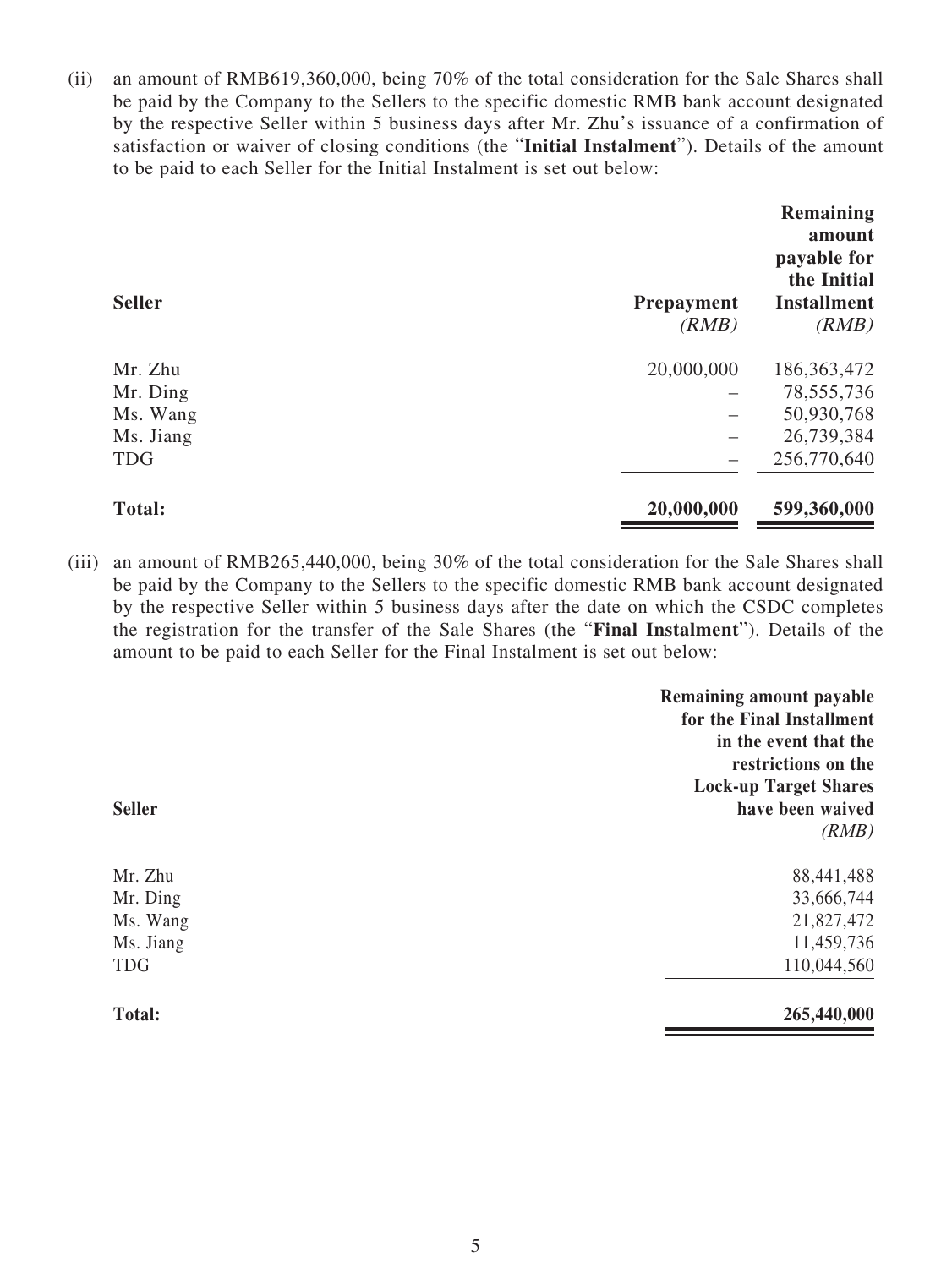In the event that the restrictions on the Lock-up Target Shares have been not been waived at the shareholders' meeting of the Target within the agreed term of the Share Transfer Agreement, the stage payment of the Consideration for the transfer of the remaining Sale Shares will not be affected, provided that the number of the Sale Shares to be transferred, the Prepayment and the amount to be paid to each Seller for the Initial Instalment and the Final Instalment shall be adjusted as set out below:

| <b>Seller</b> | <b>Number</b><br>of Sale<br><b>Shares to be</b><br>transferred | <b>Prepayment</b><br>(RMB) | Remaining<br>amount<br>payable for<br>the Initial<br><b>Installment</b><br>(RMB) | Remaining<br>amount<br>payable for<br>the Final<br><b>Installment</b><br>(RMB) |
|---------------|----------------------------------------------------------------|----------------------------|----------------------------------------------------------------------------------|--------------------------------------------------------------------------------|
| Mr. Zhu       | 7,370,124                                                      | 20,000,000                 | 186, 363, 472                                                                    | 88,441,488                                                                     |
| Mr. Ding      | 2,805,562                                                      |                            | 78, 555, 736                                                                     | 33,666,744                                                                     |
| Ms. Wang      | 810,000                                                        |                            | 22,680,000                                                                       | 9,720,000                                                                      |
| Ms. Jiang     | $\theta$                                                       |                            |                                                                                  |                                                                                |
| <b>TDG</b>    | 9,170,380                                                      |                            | 256,770,640                                                                      | 110,044,560                                                                    |
| <b>Total:</b> | 20,156,066                                                     | 20,000,000                 | 544,369,848                                                                      | 241,872,792                                                                    |

In addition to the consideration for the Sale Shares, a performance bonus in the amount of RMB143,150,000 shall be paid by the Company to Mr. Zhu at the time of the payment of the Initial Instalment.

The Consideration will be settled in cash out of its internal resources. The Consideration was determined after arm's length negotiation between the Company and the Seller with reference to (i) the prevailing market price of the Target Shares, and (ii) the past performance and future prospects of the Target.

#### **Management**

After completion of the Acquisition, the Target shall maintain nine (9) members on the board of directors of the Target. The Company shall be entitled to recommend and nominate four (4) non-independent directors and one (1) independent director to the board of directors of the Target, and the director (including the current director) nominated by the Company shall serve as the chairman of the board of directors of the Target.

#### **Horizontal competition**

The Company undertakes that after completion of the Acquisition, (i) to the extent that there exists horizontal competition in the optical device business between (a) the Company and its affiliated companies; and (b) the Target Group, the Company shall, within 60 months upon the completion of the Acquisition, take appropriate measures in accordance with the relevant regulatory requirements (including but not limited to assets injection, assets reorganization, entrusted management, business adjustment) to integrate the relevant business to that of the Target Group to avoid adverse effect from any overlapping businesses; and (ii) the Company and its affiliated companies shall not establish new business or have a wholly-owned or controlling interest in business activities in competition with the main business of the Target Group.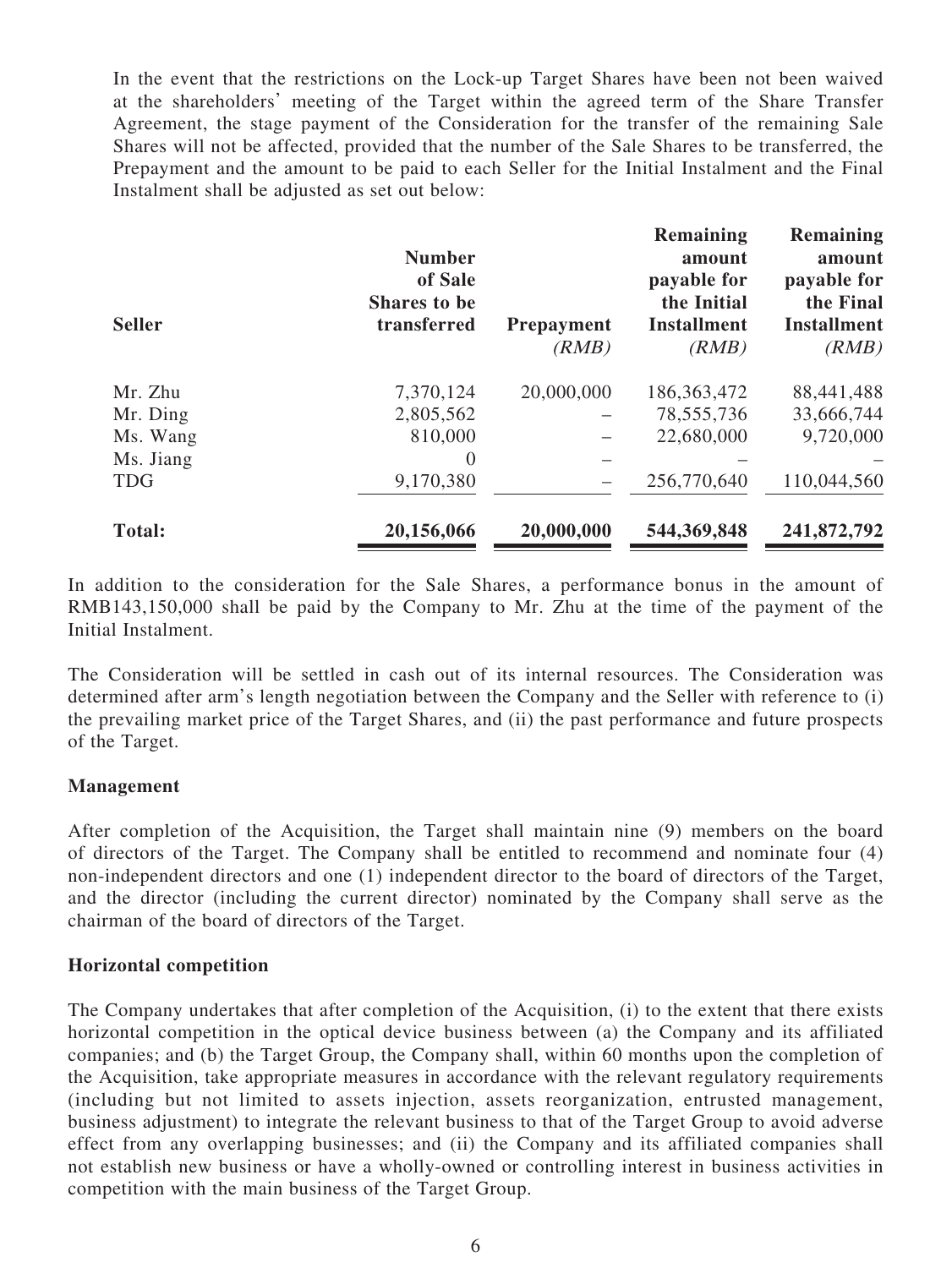# **Conditions precedents**

Completion is conditional upon the satisfaction or the waiver of the following conditions precedent:

- (i) TDG has obtained the necessary approval in respect of the Acquisition, including but not limited to the approval from its board of directors and shareholders' meeting (if required);
- (ii) the Company has obtained the necessary approval in respect of the Acquisition, including but not limited to the approval from its board of directors and shareholders' meeting (if required), or the approval from or filing with the state-owned assets administration authority (if required):
- (iii) the Company has notified the State Administration for Market Regulation ("**SAMR**") and obtained the antitrust approval or a non-prohibition decision from the SAMR for the Acquisition (if required);
- (iv) the necessary review on the completeness of the materials submitted by the parties thereto has been conducted by the Shenzhen Stock Exchange, and the Shenzhen Stock Exchange has issued a confirmation with respect to the transfer of the Sale Shares for the confirmation of the share transfer;
- (v) the Voting Right Entrustment Agreement has been executed by the Company and Mr. Zhu; and
- (vi) none of the Target or the Sellers is under investigation or judicial investigation without definite conclusion, no circumstance has occurred which materially affects the completeness of the rights and interests of the Target Shares during the transition period, and the Target is under ordinary operation without any material adverse change, and no circumstance has occurred which may materially affect the Company's acquisition of actual control of the Target.

Mr. Zhu shall issue a confirmation of satisfaction of conditions precedent to the Company after the above conditions are satisfied.

## **Completion**

Within 5 business days after the full payment of the Initial Instalment (or other reasonable period extended upon written consent of the Company), the parties shall prepare the relevant materials required for the registration of transfer of the Sale Shares in accordance with the Share Transfer Agreement and the regulations and requirements of competent authorities and shall jointly complete the registration of transfer of the Sale Shares with CSDC.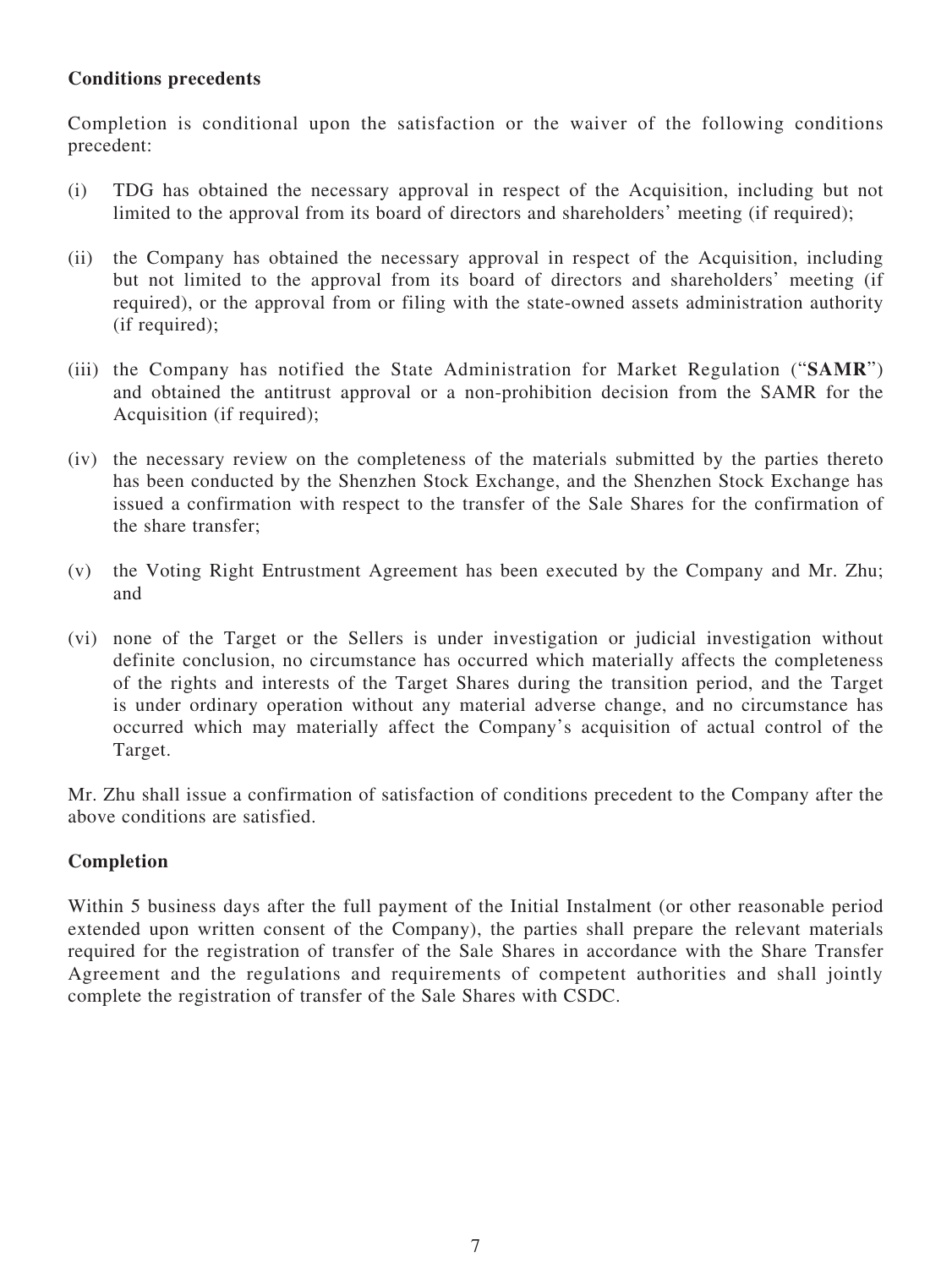#### **ENTRUSTMENT OF VOTING RIGHTS**

On April 7, 2022, the Company and Mr. Zhu entered into the Voting Right Entrustment Agreement pursuant to which Mr. Zhu agreed to entrust the Company to exercise all voting rights attached to the Entrusted Shares, representing 12.71% of the existing issued share capital of the Target, effective from the date when the Sale Shares are transferred to the Company, for a term of 48 months. The rights of the Entrusted Shares that are entrusted to the Company include but not limited to the right to:

- (i) convene, hold, participate in or appoint proxy to participate in the shareholders' meeting of the Target according to the relevant laws;
- (ii) exercise shareholder's right of proposal and submit to the Target shareholders' proposals or proposals including but not limited to the nomination, recommendation, election or dismissal of the directors, supervisors, and senior management personnel;
- (iii) exercise of voting rights on issues required to be discussed and resolved by shareholders' meeting of the Target in accordance with relevant laws, regulations, rules and other legally binding regulatory documents or articles of association of the Target.

The Company can exercise the voting rights attached to the Entrusted Shares and cast votes at its own discretion and does not need to obtain any other authorization from Mr. Zhu when exercising such voting rights.

#### **UNALTERABLE AND IRREVOCABLE UNDERTAKING**

On April 7, 2022, each of Mr. Zhu, Mr. Ding, Ms. Wang and Ms. Jiang executed an unalterable and irrevocable undertaking in favor of the Company pursuant to which, during the period of 48 months from the date of share transfer agreed in the Share Transfer Agreement, they shall (i) support the Company to become the controlling shareholder of the Target, maintain the Company's control over the Target and fully respect the Company's controlling status over the Target; and (ii) not, individually or collectively, seek the status of an actual controller of or actual control over the Target in any way (including but not limited to control through increase in equity or transfer by agreement), nor, without the Company's prior written consent, increase their voting rights in the Target through other entrustments, agreements or acting in concert arrangements. If any loss is caused to the Target or the Company as a result of the violation of the aforesaid undertaking by Mr. Zhu, Mr. Ding, Ms. Wang or Ms. Jiang, they shall be liable for compensation according to the law.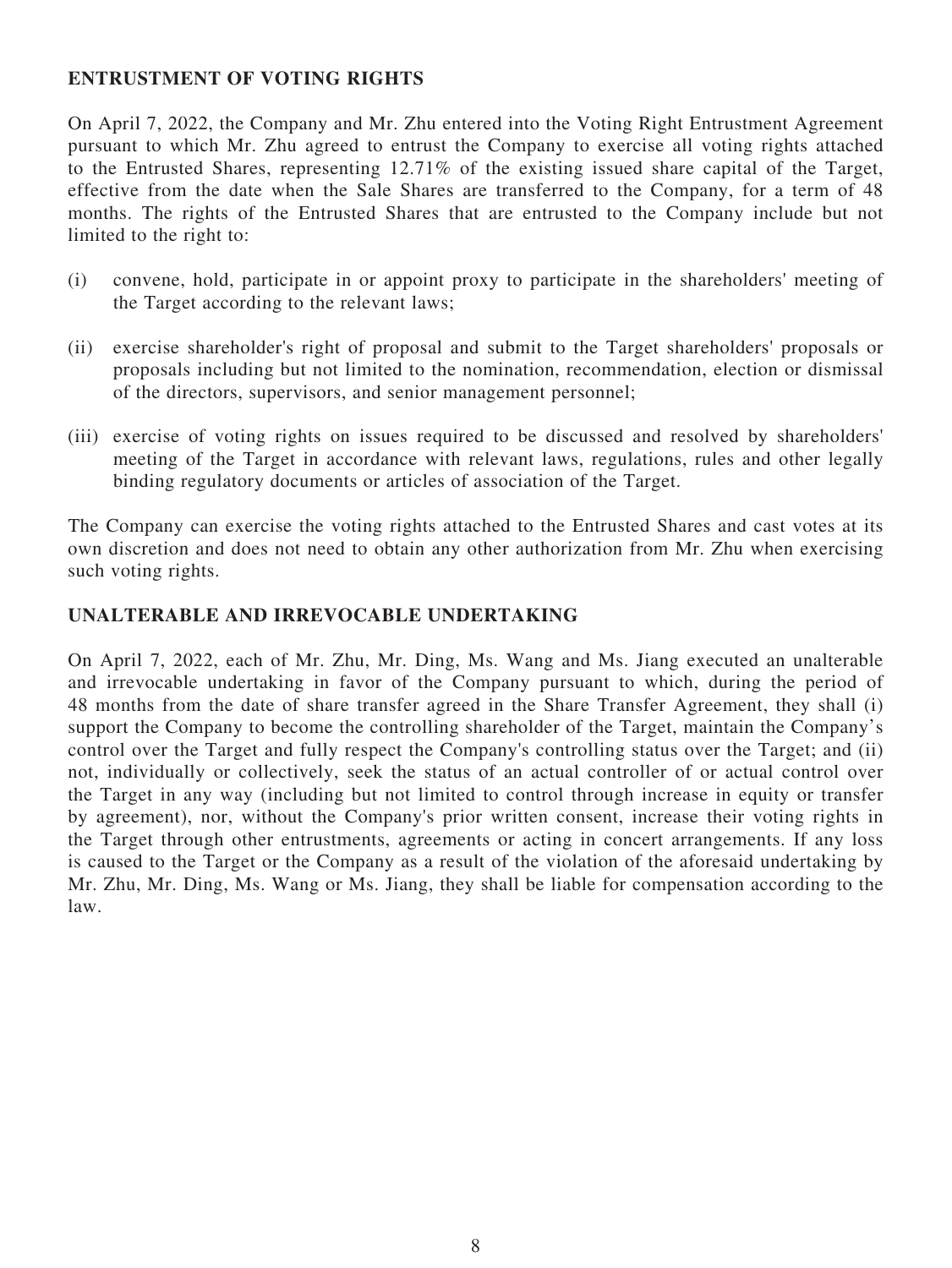#### **INFORMATION ON THE TARGET**

The Target is a company listed on the Shenzhen Stock Exchange (stock code: 300548). It was founded on July 8, 2003 in the PRC and is principally engaged in the design, manufacture and sale of integrated optoelectronic components in the field of fiber optical communications.

Set out below is the financial information of the Target for the two financial years ended December 31, 2021 and 2020, and for the nine months ended September 30, 2021, as extracted from the annual reports of the Target for the year ended December 31, 2019 and 2020, and the third quarterly report of the Target for the nine months ended September 30, 2021:

|                            |              |            | For the                    |
|----------------------------|--------------|------------|----------------------------|
|                            | For the      | For the    | nine months                |
|                            | year ended   | year ended | ended                      |
|                            | December 31, |            | December 31, September 30, |
|                            | 2019         | 2020       | 2021                       |
|                            | (RMB'000)    | (RMB'000)  | (RMB'000)                  |
|                            | (Audited)    | (Audited)  | (Unaudited)                |
| Net profit before taxation | 9,201        | 97,525     | 130,250                    |
| Net profit after taxation  | 7,784        | 88,459     | 115,407                    |

The unaudited net asset value of the Target as at September 30, 2021 was RMB1,474,540,778.66.

As at the date of this announcement, the Target is held as to 16.95%, 6.45%, 1.86%, 1.32% and 5.27% by Mr. Zhu, Mr. Ding, Ms. Wang, Ms. Jiang and TDG, respectively, while the remaining 68.15% is held by public shareholders. Upon completion of the Acquisition, the Company will (i) hold an aggregate of 12.72% of the equity interest of the Target, and together with the entrustment of 12.71% of the voting rights of the Target under the Voting Right Entrustment Agreement, the Company will control 25.43% of the voting rights of the Target (being the shareholder with control over the largest voting rights of the Target); and (ii) control the composition of a majority of the board of directors of the Target. Accordingly, the Target will become a non wholly-owned subsidiary of the Company and the financial results of the Target will be consolidated into the Company's consolidated financial statements upon completion of the Acquisition.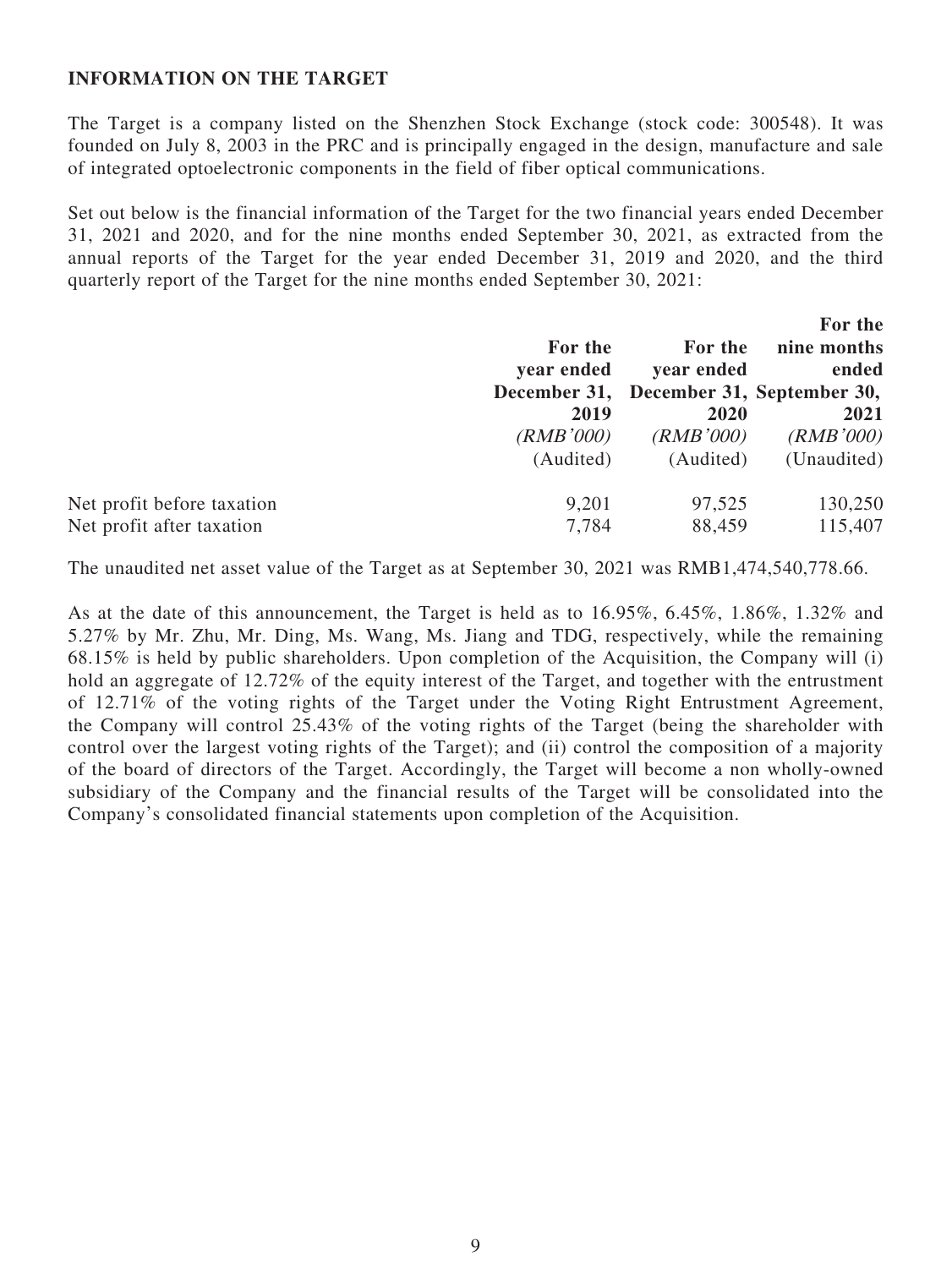#### **INFORMATION ON THE COMPANY**

The Company is one of the leading optical fibre preform, optical fibre and optical fibre cable suppliers in the world. The Group is principally engaged in the manufacture and sales of optical fibre preforms, optical fibres and optical fibre cables with various standard specifications that are widely used in the telecommunications industry and the provision of other related products and services.

#### **INFORMATION ON THE SELLERS**

Mr. Ding is a PRC national while Mr. Zhu, Ms. Wang and Ms. Jiang are non-PRC nationals. As at the date of this announcement, Mr. Zhu, Mr. Ding, Ms. Wang and Ms. Jiang hold approximately 16.95%, 6.45%, 1.86% and 1.32% in the issued share capital of the Target, respectively. Ms. Wang is the spouse of Mr. Zhu and Ms. Jiang is the spouse of Mr. Ding. Each of Mr. Zhu, Mr. Ding, Ms. Wang and Ms. Jiang is an Independent Third Party.

TDG is a joint stock company listed on the Shanghai Stock Exchange (stock code: 600330). It was incorporated on February 10, 1999 and is principally engaged in the production and sales of electronic materials including magnetic and sapphire materials, and the manufacture and sale of electronic parts. Tiantong Gaoxin Group Limited\* (天通高新集團有限公司) owns approximately 13% of the issued share capital of TDG and is the single largest shareholder of TDG. To the best knowledge, information and belief of the Directors having made all reasonable enquiries, Tiantong Gaoxin Group Limited\* (天通高新集團有限公司) is controlled as to 66.74% by Mr. Pan Jianqing, an Independent Third Party, As at the date of this announcement, TDG holds approximately 5.27% of the issued share capital of the Target.

## **REASONS FOR AND BENEFITS OF THE ACQUISITION**

The Acquisition is part of the Group's continued growth strategy. The Target focuses on the largescale application of integrated optoelectronic devices, and provides optical passive and active devices for telecommunications transmission networks, access networks and data communications. It has a number of independently developed core technologies, and has established a packaging technology platform for planar optical waveguide (PLC), micro-opto-electromechanical (MEMS), silicon photonics and high-speed active modules, which provides high-quality key devices for communication equipment manufacturers, telecommunications and Internet operators. The Company is optimistic about the future development of the Target and believes that it has longterm investment value. The Acquisition will be beneficial for the Company to promote its own resource coordination, enhance the operational ability, continuous profitability and market competitiveness. It will also promote the business synergies of the Company and the Target in the future and enhance the business development ability and competitive advantages of both parties.

The Board considers that the terms of the Share Transfer Agreement and the Voting Right Entrustment Agreement are fair and reasonable and on normal commercial terms, and that the entering into of the Share Transfer Agreement and the Voting Right Entrustment Agreement is in the interest of the Company and the shareholders of the Company as a whole. None of the Directors has a material interest in the Share Transfer Agreement or the Voting Right Entrustment Agreement or is required to abstain from voting on the Board resolution in relation to the Share Transfer Agreement or the Voting Right Entrustment Agreement.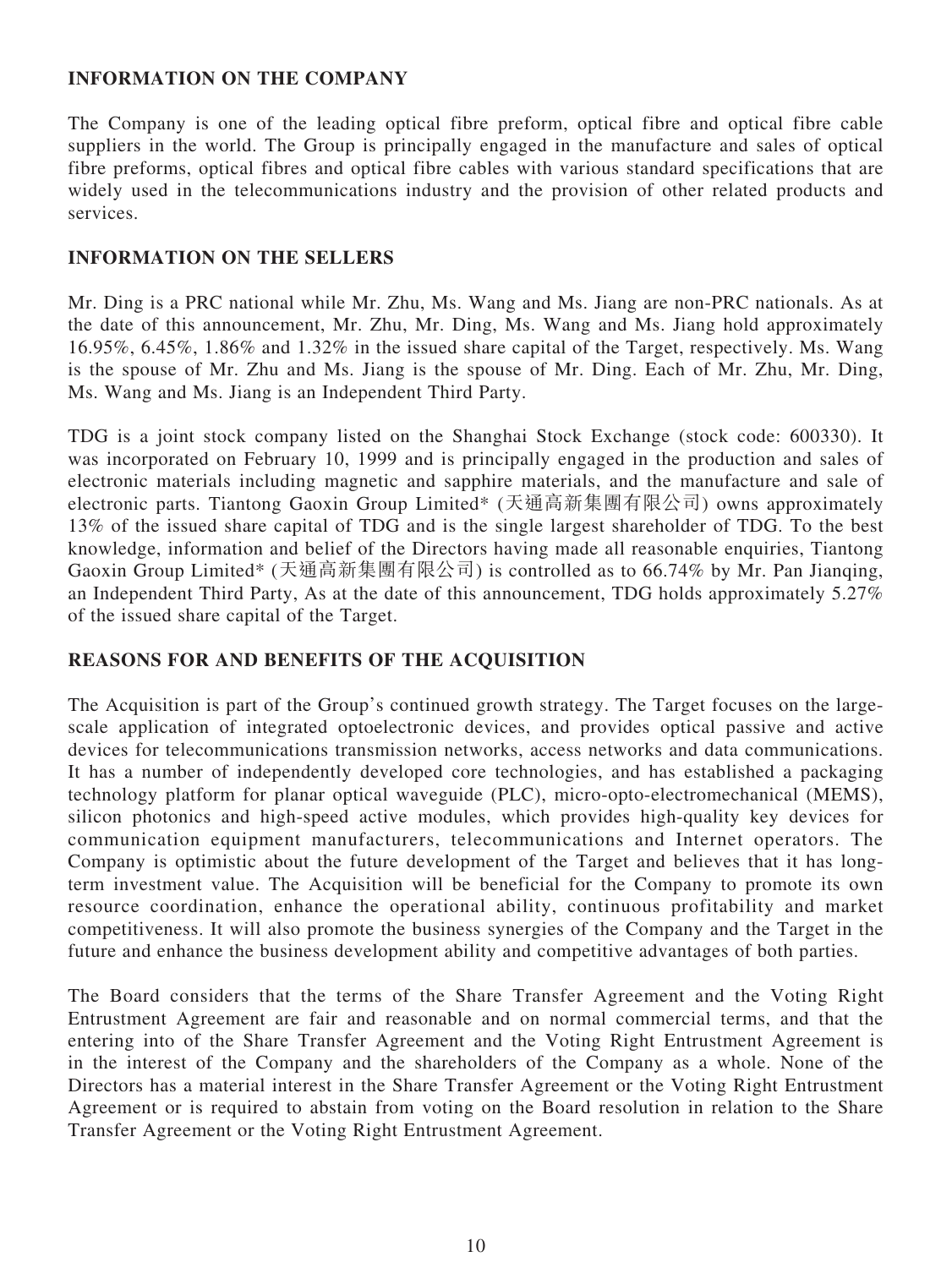# **LISTING RULES IMPLICATIONS**

As all the relevant percentage ratios under the Listing Rules in respect of the Acquisition exceed 5% but are less than 25%, the Acquisition constitutes a discloseable transaction on the Company under Chapter 14 of the Listing Rules and is therefore subject to the reporting and announcement requirements of the Listing Rules.

# **DEFINITIONS**

In this announcement, unless the context otherwise requires, the following expressions have the following meanings:

| "Acquisition"                     | the proposed acquisition of the 12.72% equity interest in the Target by<br>the Company pursuant to the Share Transfer Agreement                                                                                                                                                                         |
|-----------------------------------|---------------------------------------------------------------------------------------------------------------------------------------------------------------------------------------------------------------------------------------------------------------------------------------------------------|
| "A Share(s)"                      | ordinary share(s) of the Company, with a nominal value of RMB1.00<br>each, which are subscribed for in Renminbi and listed on the Shanghai<br>Stock Exchange (Stock Code: 601869)                                                                                                                       |
| "Board"                           | the board of directors of the Company                                                                                                                                                                                                                                                                   |
| "Company"                         | Yangtze Optical Fibre and Cable Joint Stock Limited Company* (長飛<br>光纖光纜股份有限公司), a joint stock limited company incorporated in<br>the PRC with limited liability, the A Shares and H Shares of which are<br>listed on Shanghai Stock Exchange and the Main Board of the Stock<br>Exchange, respectively |
| "connected person(s)"             | has the meaning ascribed to it under the Listing Rules                                                                                                                                                                                                                                                  |
| "Consideration"                   | the total consideration payable for the Acquisition under the Share<br>Transfer Agreement, being RMB1,027,950,000                                                                                                                                                                                       |
| "CSDC"                            | China Securities Depository and Clearing Corporation (中國證券登記<br>結算有限責任公司)                                                                                                                                                                                                                               |
| "Directors"                       | the directors of the Company                                                                                                                                                                                                                                                                            |
| "Entrusted Share(s)"              | 22,110,372 Target Shares to be entrusted to the Company by Mr. Zhu<br>according to the Voting Right Entrustment Agreement                                                                                                                                                                               |
| "Group"                           | the Company and its subsidiaries                                                                                                                                                                                                                                                                        |
| "Hong Kong"                       | the Hong Kong Special Administrative Region of the PRC                                                                                                                                                                                                                                                  |
| "H Share $(s)$ "                  | overseas listed foreign shares in the share capital of the Company, with<br>a nominal value of RMB1.00 each, which are listed on the Main Board<br>of the Stock Exchange and traded in Hong Kong Dollars                                                                                                |
| "Independent<br>Third Party(ies)" | third party(ies) independent of the Company and not connected with its<br>connected persons (as defined under the Listing Rules)                                                                                                                                                                        |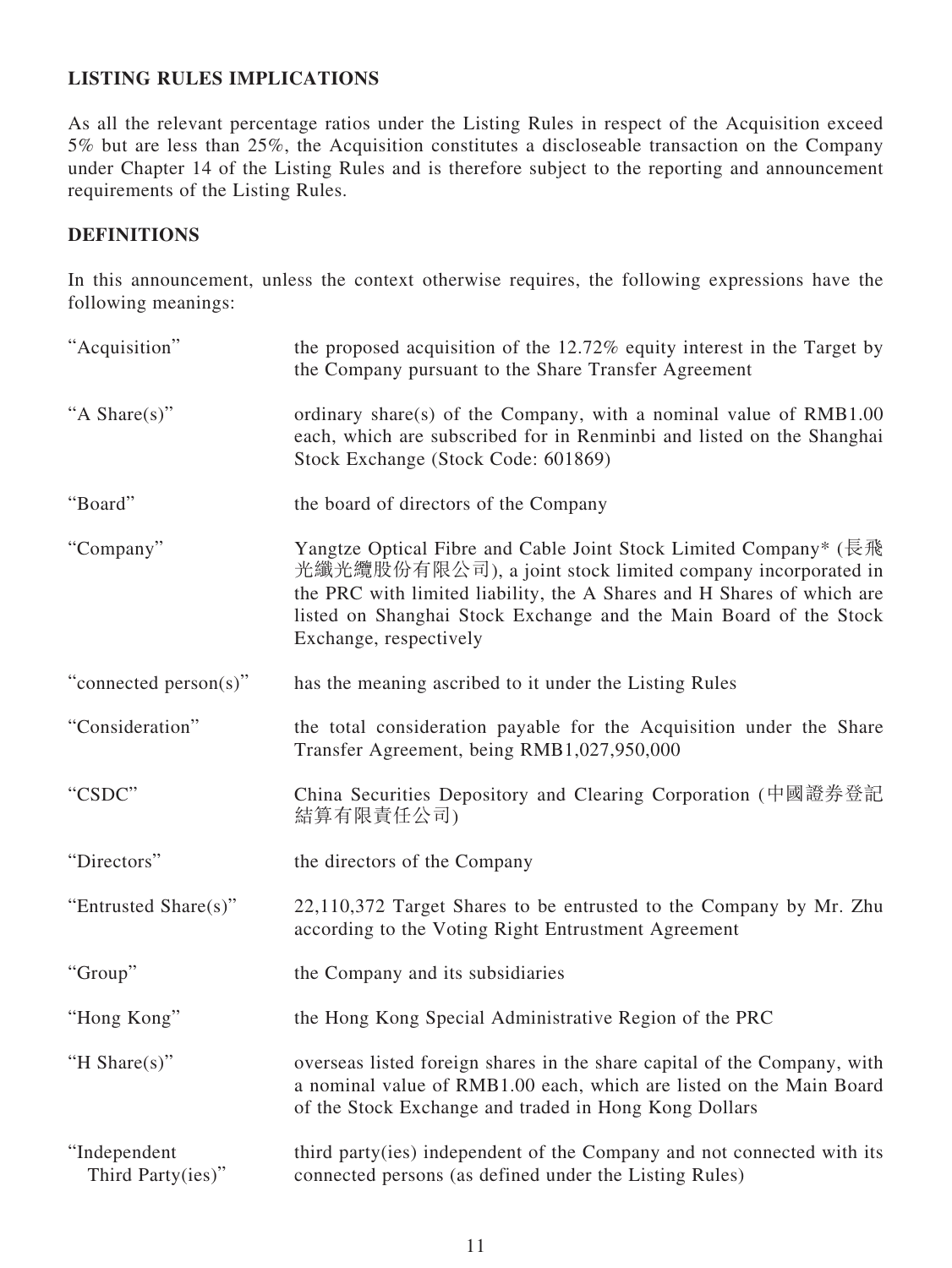| "Listing Rules"               | the Rules Governing the Listing of Securities on The Stock Exchange<br>of Hong Kong Limited                                                                                                                     |
|-------------------------------|-----------------------------------------------------------------------------------------------------------------------------------------------------------------------------------------------------------------|
| "Mr. Ding"                    | Mr. Ding Yong $(\top \bar{\mathfrak{H}})$                                                                                                                                                                       |
| "Mr. Zhu"                     | Mr. Zhu Wei $($ 朱偉)                                                                                                                                                                                             |
| "Ms. Jiang"                   | Ms. Jiang Rongzhi (江蓉芝), the spouse of Mr. Ding                                                                                                                                                                 |
| "Ms. Wang"                    | Ms. Wang Xiaohong (王曉虹), the spouse of Mr. Zhu                                                                                                                                                                  |
| "PRC"                         | the People's Republic of China, and for the purpose of this<br>announcement, excluding Hong Kong, the Macau Special<br>Administrative Region of the PRC and Taiwan                                              |
| "RMB"                         | Renminbi, the lawful currency of the PRC                                                                                                                                                                        |
| "Sale Shares"                 | the aggregate of 22,120,000 Target Shares held by the Sellers as at the<br>date of this announcement                                                                                                            |
| "Sellers"                     | Mr. Zhu, Mr. Ding, Ms. Wang, Ms. Jiang and TDG                                                                                                                                                                  |
| "Shanghai<br>Stock Exchange"  | Shanghai Stock Exchange                                                                                                                                                                                         |
| "Share(s)"                    | A Shares and/or H Shares                                                                                                                                                                                        |
| "Shareholder(s)"              | holders of Shares                                                                                                                                                                                               |
| "Share Transfer<br>Agreement" | the share transfer agreement dated April 7, 2022 entered into between<br>the Company as transferee and the Sellers as transferors in relation to<br>the Acquisition                                             |
| "Shenzhen<br>Stock Exchange"  | Shenzhen Stock Exchange                                                                                                                                                                                         |
| "Stock Exchange"              | The Stock Exchange of Hong Kong Limited                                                                                                                                                                         |
| "subsidiaries"                | has the meaning ascribed thereto in the Listing Rules                                                                                                                                                           |
| "Target"                      | Broadex Technologies Co., Ltd.* (博創科技股份有限公司) (stock<br>code: 300548), a joint stock company incorporated in the PRC with<br>limited liability, the shares of which are listed on the Shenzhen Stock<br>Exchange |